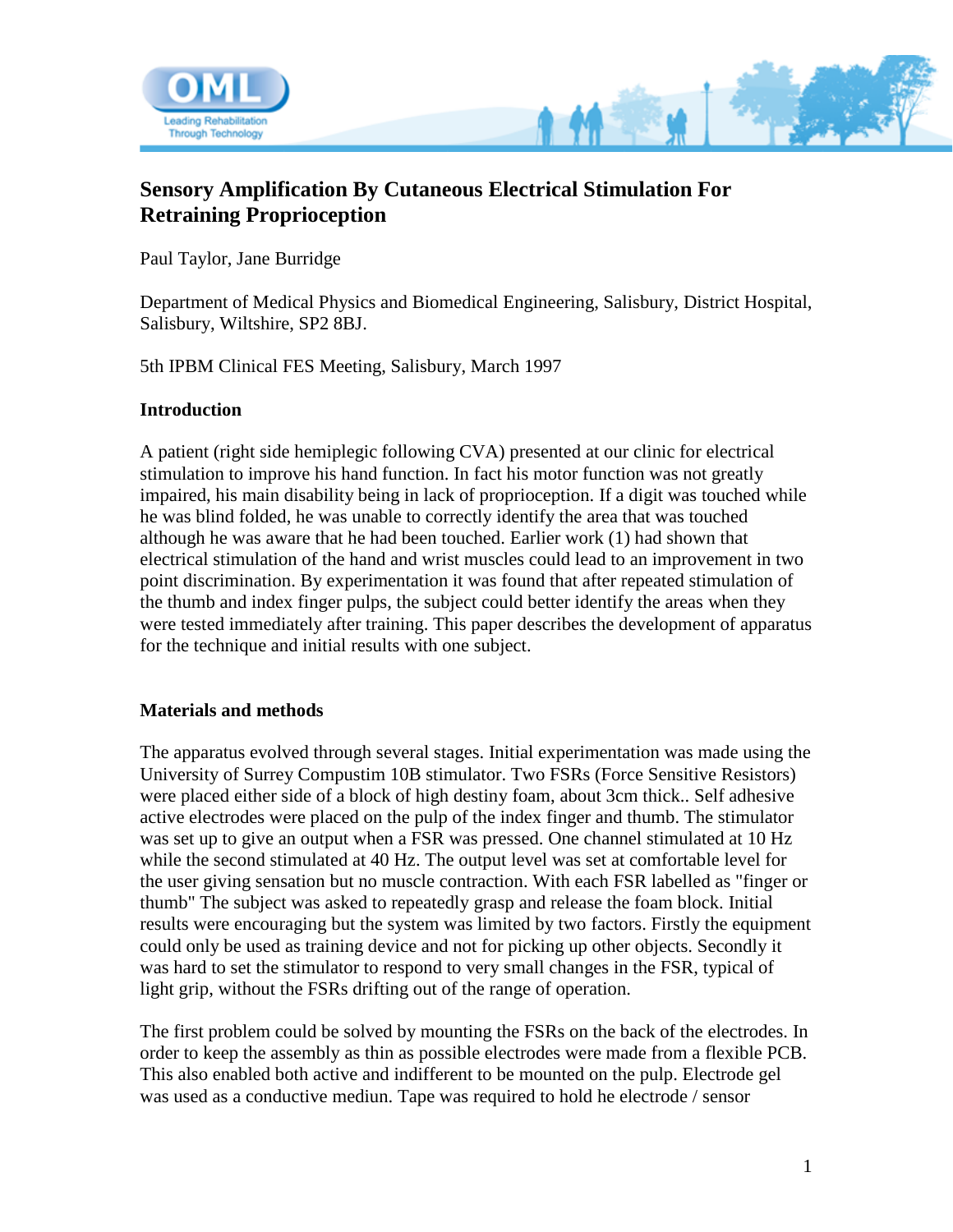

assembly in place. The second problem was solved by using a tracking comparitor input (2) for the FSR which avoided the problem of drift while enabling high sensitivity. This necessitated the construction of a second stimulator. These design modifications enabled orthotic use of the device for activities of daily living. However the use of wet conductive gel was not liked by the user as the electrodes tended to slip and was messy. This lead to a return to the use of self adhesive electrodes. Two Pals Plus 1 1/4 " electrodes were cut in half, close to the line of the central conductor. The two halves were then placed close together on the pulp to provide the active and indifferent. In order to maintain the separation later assemblies had a non conductive spacer between the electrodes. As the subject found it was necessary to wear gloves to protect the electrodes and sensors the FSR was mounted on the inside of a thin riding glove. However this was rejected by the user as it restricted him to clean activities. The FSRs were again mounted on the back of the electrodes leaving the user to chose his own gloves for activities such as gardening or washing up.

#### **Subject**

Male, aged 64 years, 3 years post CVA, right side hemiplegic

#### **Assessments**

Three assessments were made.

The Jebson test: A standardised hand function test consisting of 6 tasks (card turning, picking up small objects, simulated feeding, stacking draught pieces, picking up empty tins, picking up 500gm full tins). The time to complete each task is recorded.

Rolyon nine hole peg test: Nine pegs are picked up from a dish and inserted into holes in the Rolyon board. The times to insert all nine pegs and then place them back in the dish are recorded.

Sensation discrimination: Discrimination was tested by moving a single blunt metal pin across the pulp of either the 1st finger or the thumb. With the subject blindfolded, they were asked to identify whether it was the thumb or finger that was touched. If the subject did not respond a score of 0 was recorded. For the correct answer 1 was scored while the wrong answer scored -1. The test was repeated ten times and the scores added for a total score, the maximum score being 10, the minimum score -10.

The subject used the device daily at home, Assessments were made prior to treatment and at 1, 4 and 6 weeks. Sensation tests were performed with and without stimulation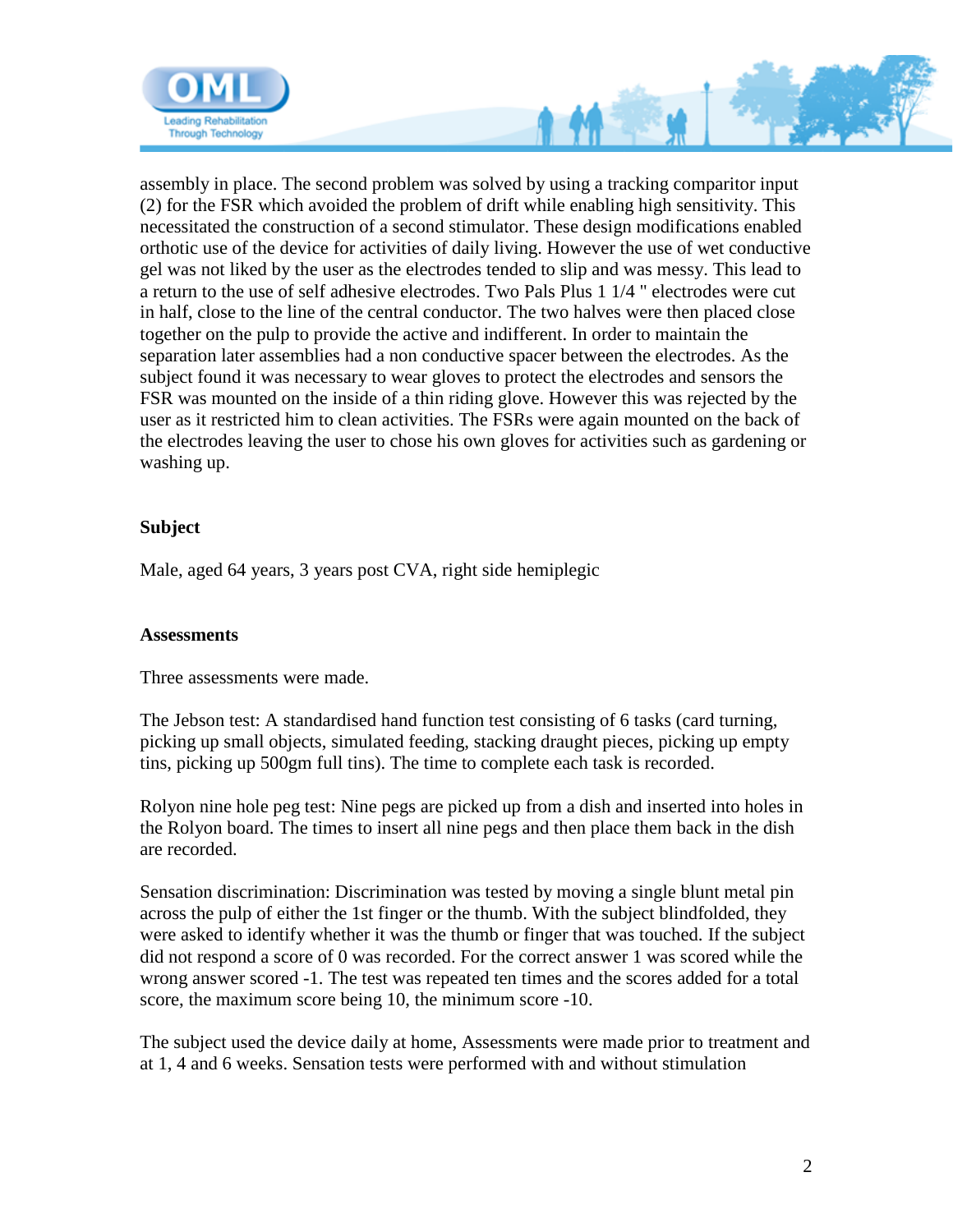

## **Results**

### Jebson test

| week  |       |       | card turning $\parallel$ small objects $\parallel$ simulated feed $\parallel$ | stacking dr'ts | $\parallel$ empty tins $\parallel$ full tins |       |
|-------|-------|-------|-------------------------------------------------------------------------------|----------------|----------------------------------------------|-------|
| $-10$ | 11.2s | 36.6s | 21.8s                                                                         | 18.0s          | 14.3s                                        | 9.5s  |
|       | 9.9s  | 29.3s | 20.1s                                                                         | 60s            | 19.5s                                        | 10.3s |

**AMEX** 

Rolyon nine hole peg test

|          | hemi hand     | hemi hand      | non-hemi hand  |  |
|----------|---------------|----------------|----------------|--|
| week     | time in $(s)$ | total time (s) | total time (s) |  |
| $-1$     | 372           | 399            | 24             |  |
| $\theta$ | 280           | 371            | 25             |  |
|          | 410           | 429            | 25             |  |
| 4        | 223           | 237            | 26             |  |
| 6        | 217           | 235            | 25             |  |

Sensation discrimination

|                  | hemi             |                |             |                |          |                | non-   | hemi  |
|------------------|------------------|----------------|-------------|----------------|----------|----------------|--------|-------|
|                  | pre stm          |                | with<br>stm |                | post stm |                | no stm |       |
| week             | thumb            | index          | thumb       | index          | thumb    | index          | thumb  | index |
| $-10$            | $\mathbf{1}$     | $\mathbf{0}$   |             |                |          |                | 10     | 10    |
| $-1$             | 1                | $-1$           |             |                |          |                | 10     | 10    |
| $\boldsymbol{0}$ | $-2$             | $\mathbf{1}$   | 6           | 3              | 2        | $\mathbf{0}$   | 10     | 10    |
| $\mathbf{1}$     | $\overline{4}$   | 3              | $\tau$      | $\overline{7}$ | $-1$     | $\overline{4}$ | 10     | 10    |
| $\overline{4}$   | 6                | $\overline{4}$ | 5           | 6              | 8        | $\overline{7}$ | 10     | 10    |
| 6                | $\boldsymbol{0}$ | 8              | 10          | 10             | 6        | 6              | 10     | 10    |